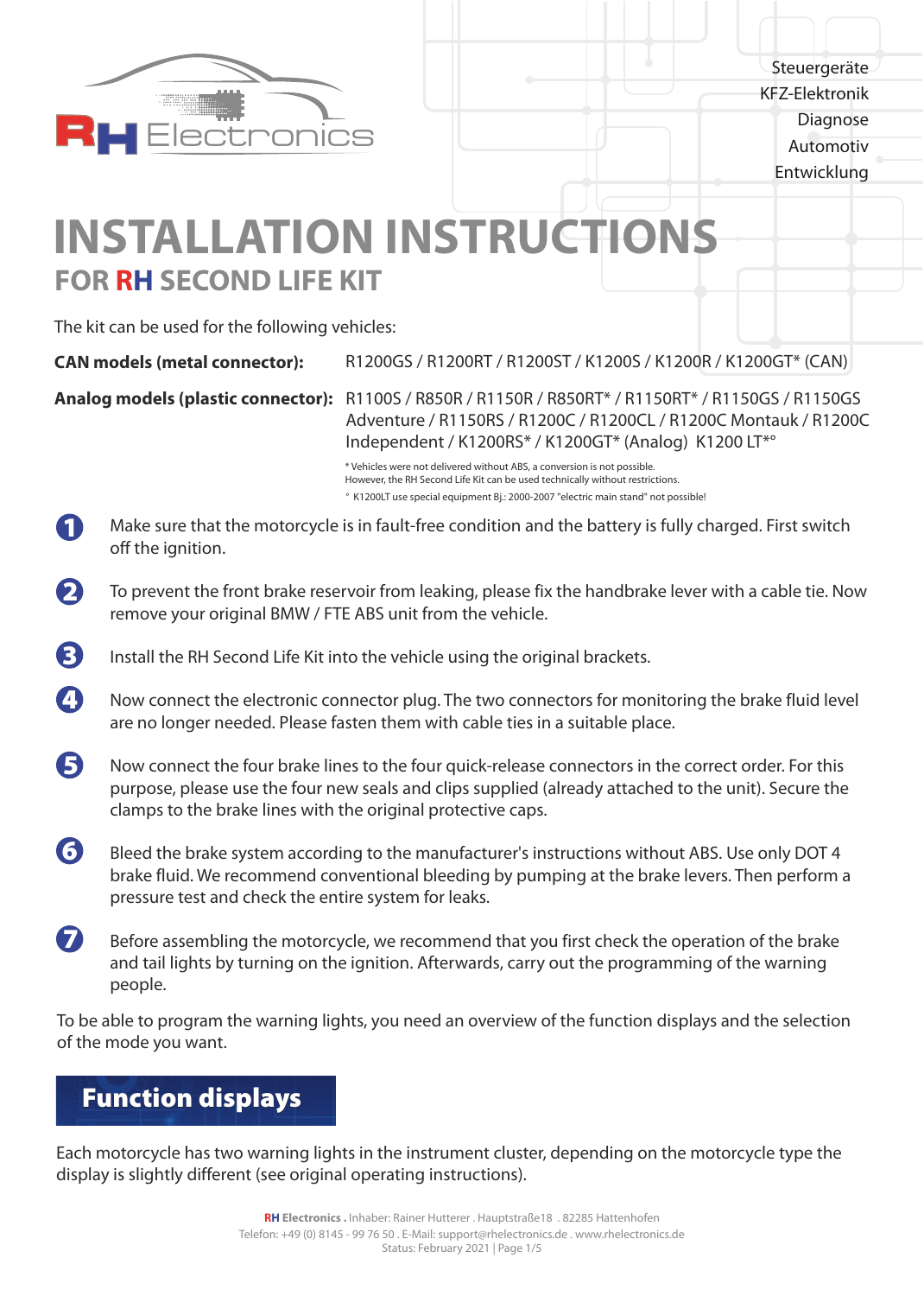

#### Overview warning lights CAN models (metal connector):

| Designation           | Symbol in the combined instrument                                     |
|-----------------------|-----------------------------------------------------------------------|
| Warning light general | A or A                                                                |
| Warning light ABS     | (in some cases the exclamation mark is replaced<br>by the text "ABS") |

#### **Overview warning lights analog models (plastic plug):**

| <sup>1</sup> Designation | Symbol in the combined instrument |
|--------------------------|-----------------------------------|
| Warning light general    | $\Delta$                          |
| Warning light ABS        | <b>ABS</b>                        |

### Programming mode for warning lights

The behavior of the warning lights can be configured by the customer.

The RH Second Life Kit is able to diagnose errors on the system. The display of these errors is shown via the General warning light. The following system-relevant components are monitored:

- § Rear light/brake light
- § Rear wheel sensor for speedometer and speed
- § Brake light switch on the foot and hand controls

The following programming modes are available.

| Mode                                             | Warning light<br>general               | Warning light ABS<br><b>ABS</b>                                                  | State of the "General warning"<br>light" during programming |
|--------------------------------------------------|----------------------------------------|----------------------------------------------------------------------------------|-------------------------------------------------------------|
|                                                  | Brake system error<br>display active   | flashes slowly until approx. 5 km/h<br>are exceeded, then OFF (approach<br>test) | <b>OFF</b>                                                  |
| 2                                                | Brake system error<br>display active   | Permanent ON                                                                     | <b>BLINKS</b>                                               |
| 3                                                | Brake system error<br>display active   | <b>Permanently OFF</b><br>Vehicle signals "no ABS available                      | <b>BLINKS QUICKLY</b>                                       |
| $4*$<br>* Mode 4 only<br>with Analogue<br>models | Brake system error<br>display inactive | Permanently OFF<br>Vehicle signals "no ABS available                             | <b>FLASHES SUPER FAST</b>                                   |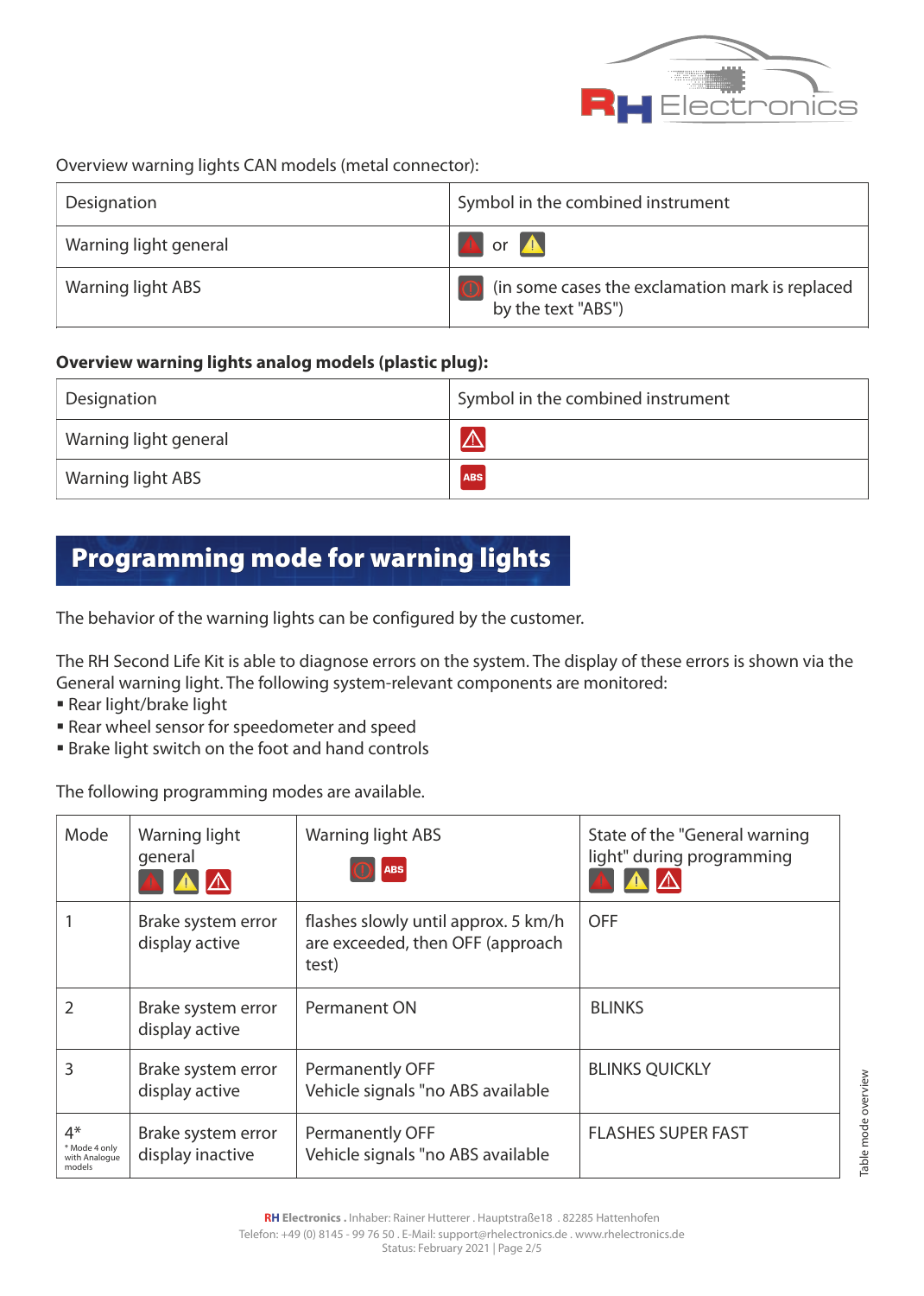

To configure the behavior of the warning lights, you must set the device to programming mode. To do this, proceed as follows:



First switch off the ignition.

- Apply the front and rear brakes and then switch on the ignition. Continue to hold down both brakes. 2
- Wait approx. 30 seconds until the "ABS warning light" lights up continuously and the "General warning light" is off. You are now in programming mode. 8

On vehicles with an electronic speedometer, the speedometer needle now also strikes out at 20km/h. The display of a higher speed represents an error message. Any errors must be corrected beforehand.

| $20 \text{ km/h}$<br>No error in the system and programming mode active              |
|--------------------------------------------------------------------------------------|
|                                                                                      |
| y in programming i<br>: speedometer<br>$40$ km/h<br>Coding vehicle faulty or unknown |
| display<br>$60$ km/h<br>Error tail light or brake light                              |
| Error rear wheel sensor<br>80 km/h                                                   |
| iable speedometer<br>for models with ele<br>100 km/h<br>Undervoltage error           |

You can now release the brakes. By actuating the front brake lever, you switch to the next mode. You can recognize the currently selected mode by the behavior of the General warning light. (See Mode overview table)  $\begin{array}{c} \begin{array}{c} \end{array} \end{array}$ 

If no input is made for 10 seconds, you automatically exit the programming mode. The last selected state is saved.

The completion of programming is indicated by both warning lights going out. In the case of an electronic speedometer, the speedometer also drops to 0 km/h. 5

- Switch the ignition off and on again to check whether the mode has been saved. Please also check whether the warning lights behave according to the set programming mode. 6
- If you want to make a change, simply repeat these steps. 7

You can now reassemble the motorcycle. Now carry out a final test with test drive. T**he brake function on the front wheel and rear wheel must be clearly demonstrated**.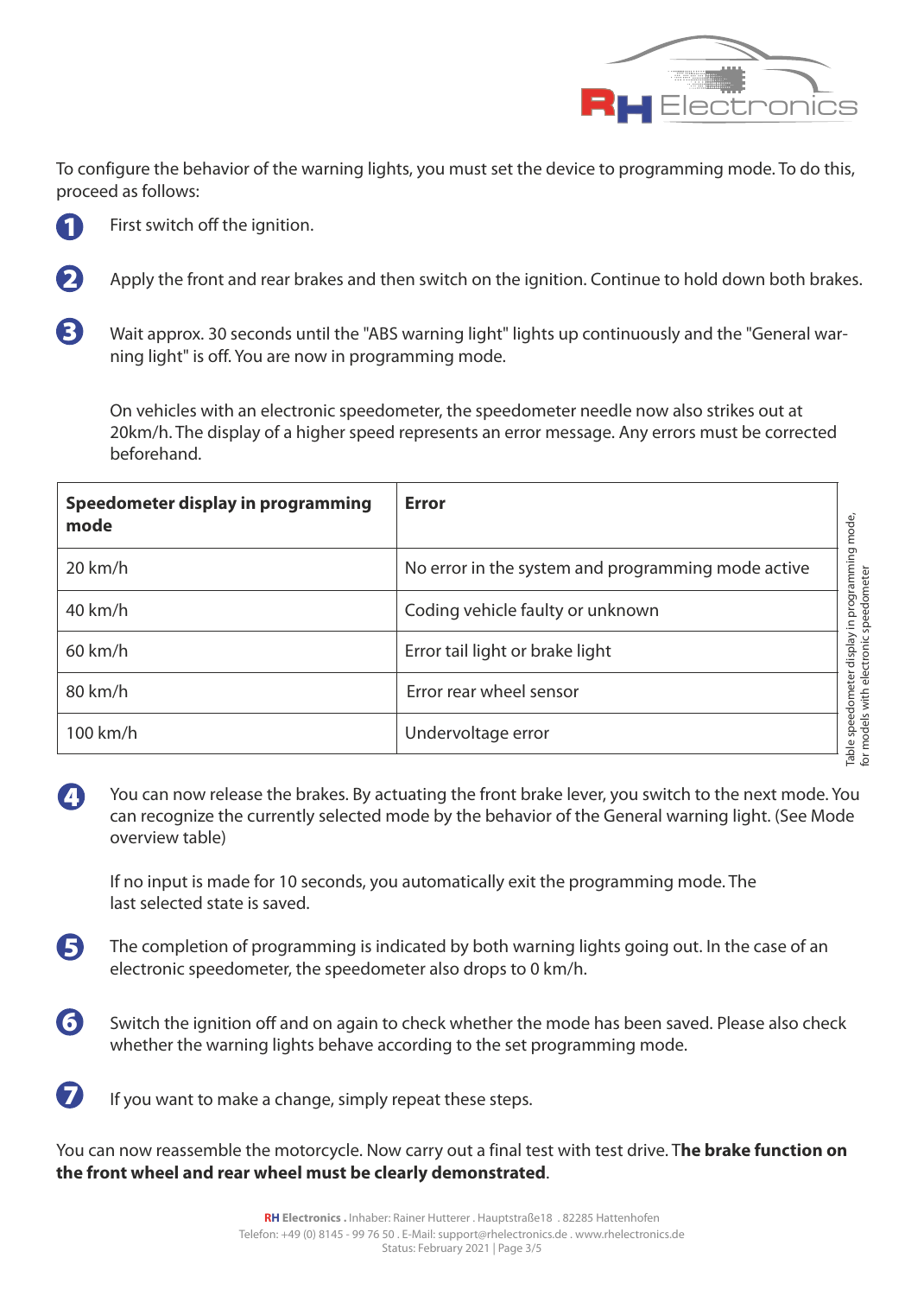

Please note that the brake boost and **ABS function is no longer present**. The braking system is now less maintenance-intensive and susceptible and also better dosable. However, please note that both wheels will lock during emergency braking because you do not have the ABS function.

When reading out with a diagnostic tool, the ABS control unit is no longer found or can no longer be read out.

## Technical data

| 11 - 14,5 Volt    |
|-------------------|
| -20 °C bis +85 °C |
| 10W               |
| 21 W              |
| 150 Bar           |
| >1000 Bar         |
| DOT4              |
|                   |

#### Maintenance

Please change the brake fluid DOT4 as prescribed by the manufacturer at least every 2 years.

### Warranty / Guarantee

We grant a 24-month warranty on function from the date of invoice if the device is installed correctly. Excluded are damages due to water, corrosion, overvoltage and reverse polarity of the supply voltage as well as damages due to improper installation.

#### Parts list

4x clamps for quick lock (already installed on the device)

4x seal for quick lock (already installed in the device)

1x reusable packaging to return your old device for purchase to us.

1x instruction manual

1x warn sticker "no ABS

We expressly point out that with the installation of a Second Life Kit in a motorcycle, the road approval (General Operating Permit) in Germany expires. Please inquire about the current legal situation in your country.

The kit is therefore only suitable for racing purposes or for individual approvals with appropriate registration and TÜV acceptance. You are welcome to make an appointment here in our house for individual acceptance.